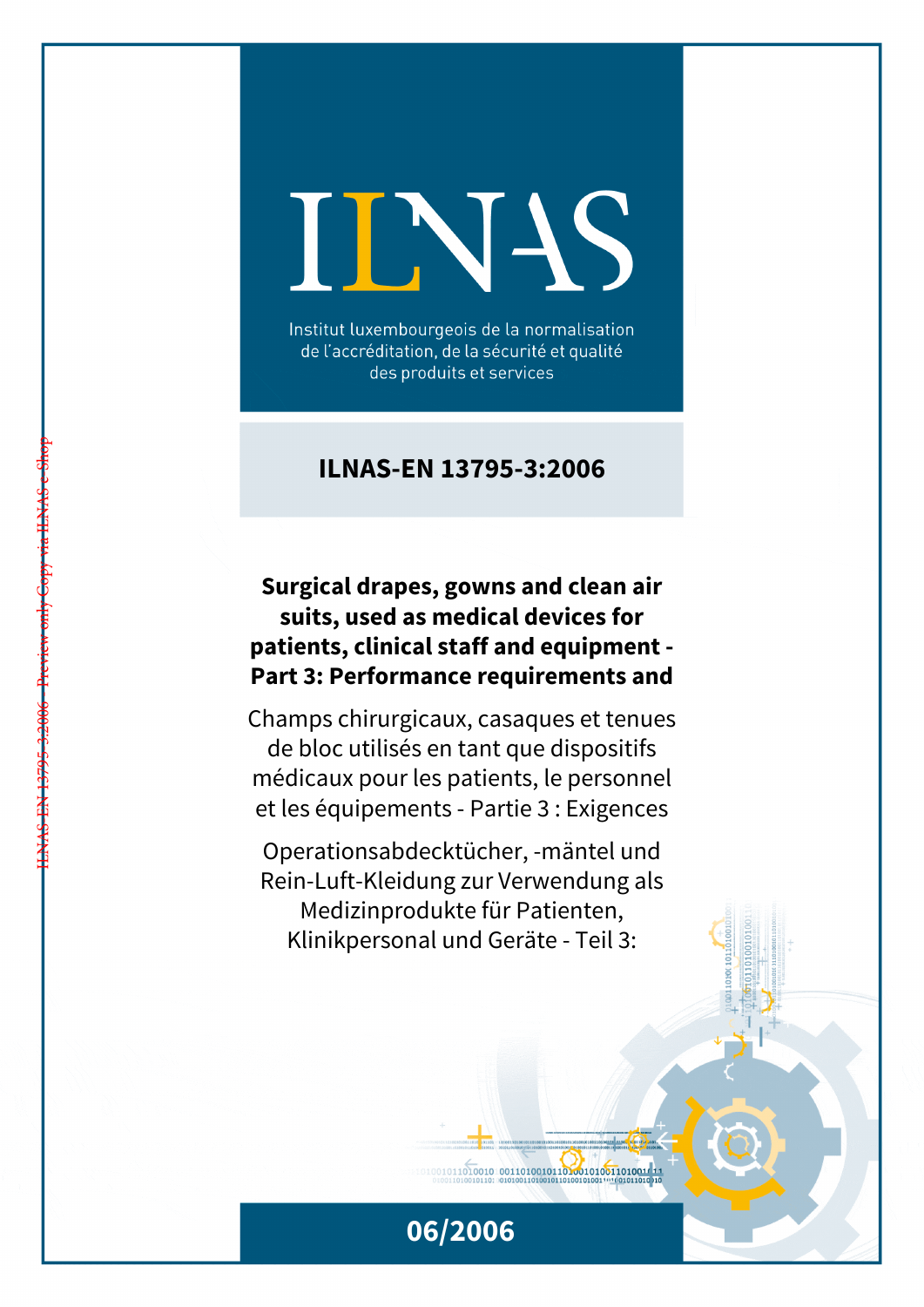#### **National Foreword**

This European Standard EN 13795-3:2006 was adopted as Luxembourgish Standard ILNAS-EN 13795-3:2006.

Every interested party, which is member of an organization based in Luxembourg, can participate for FREE in the development of Luxembourgish (ILNAS), European (CEN, CENELEC) and International (ISO, IEC) standards:

- Participate in the design of standards
- Foresee future developments
- Participate in technical committee meetings

https://portail-qualite.public.lu/fr/normes-normalisation/participer-normalisation.html

#### **THIS PUBLICATION IS COPYRIGHT PROTECTED**

Nothing from this publication may be reproduced or utilized in any form or by any mean - electronic, mechanical, photocopying or any other data carries without prior permission!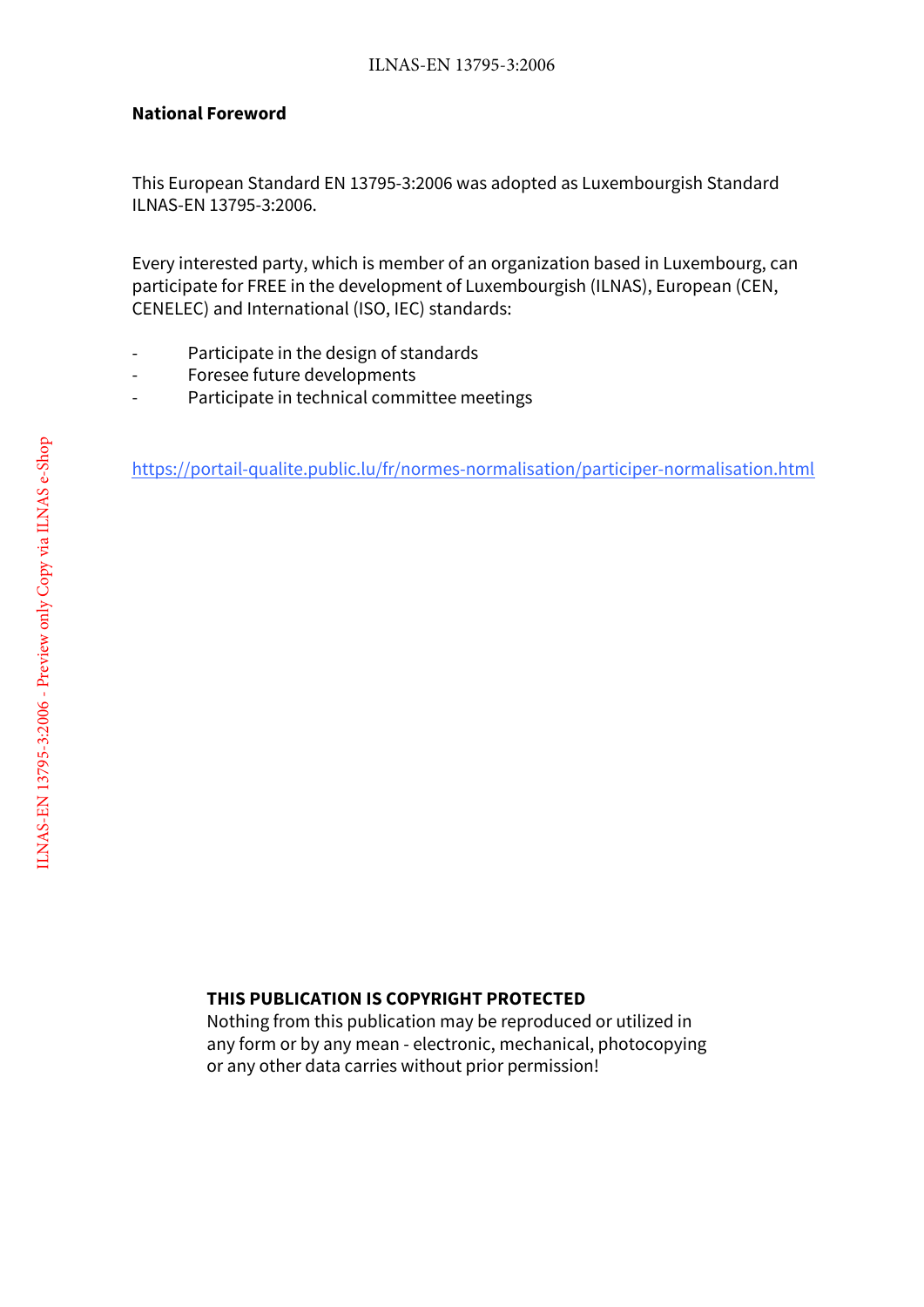# EUROPEAN STANDARD<sup>ILNAS-EN 13795-3:2006</sup>EN 13795-3

# NORME EUROPÉENNE

EUROPÄISCHE NORM

June 2006

ICS 11.140

English Version

### Surgical drapes, gowns and clean air suits, used as medical devices for patients, clinical staff and equipment - Part 3: Performance requirements and performance levels

Champs chirurgicaux, casaques et tenues de bloc utilisés en tant que dispositifs médicaux pour les patients, le personnel et les équipements - Partie 3 : Exigences et seuil de performance

Operationsabdecktücher, -mäntel und Rein-Luft-Kleidung zur Verwendung als Medizinprodukte für Patienten, Klinikpersonal und Geräte - Teil 3: Gebrauchsanforderungen und Leistungsstufen

This European Standard was approved by CEN on 27 April 2006.

CEN members are bound to comply with the CEN/CENELEC Internal Regulations which stipulate the conditions for giving this European Standard the status of a national standard without any alteration. Up-to-date lists and bibliographical references concerning such national standards may be obtained on application to the Central Secretariat or to any CEN member.

This European Standard exists in three official versions (English, French, German). A version in any other language made by translation under the responsibility of a CEN member into its own language and notified to the Central Secretariat has the same status as the official versions.

CEN members are the national standards bodies of Austria, Belgium, Cyprus, Czech Republic, Denmark, Estonia, Finland, France, Germany, Greece, Hungary, Iceland, Ireland, Italy, Latvia, Lithuania, Luxembourg, Malta, Netherlands, Norway, Poland, Portugal, Romania, Slovakia, Slovenia, Spain, Sweden, Switzerland and United Kingdom.



EUROPEAN COMMITTEE FOR STANDARDIZATION COMITÉ EUROPÉEN DE NORMALISATION EUROPÄISCHES KOMITEE FÜR NORMUNG

**Management Centre: rue de Stassart, 36 B-1050 Brussels**

© 2006 CEN All rights of exploitation in any form and by any means reserved worldwide for CEN national Members.

Ref. No. EN 13795-3:2006: E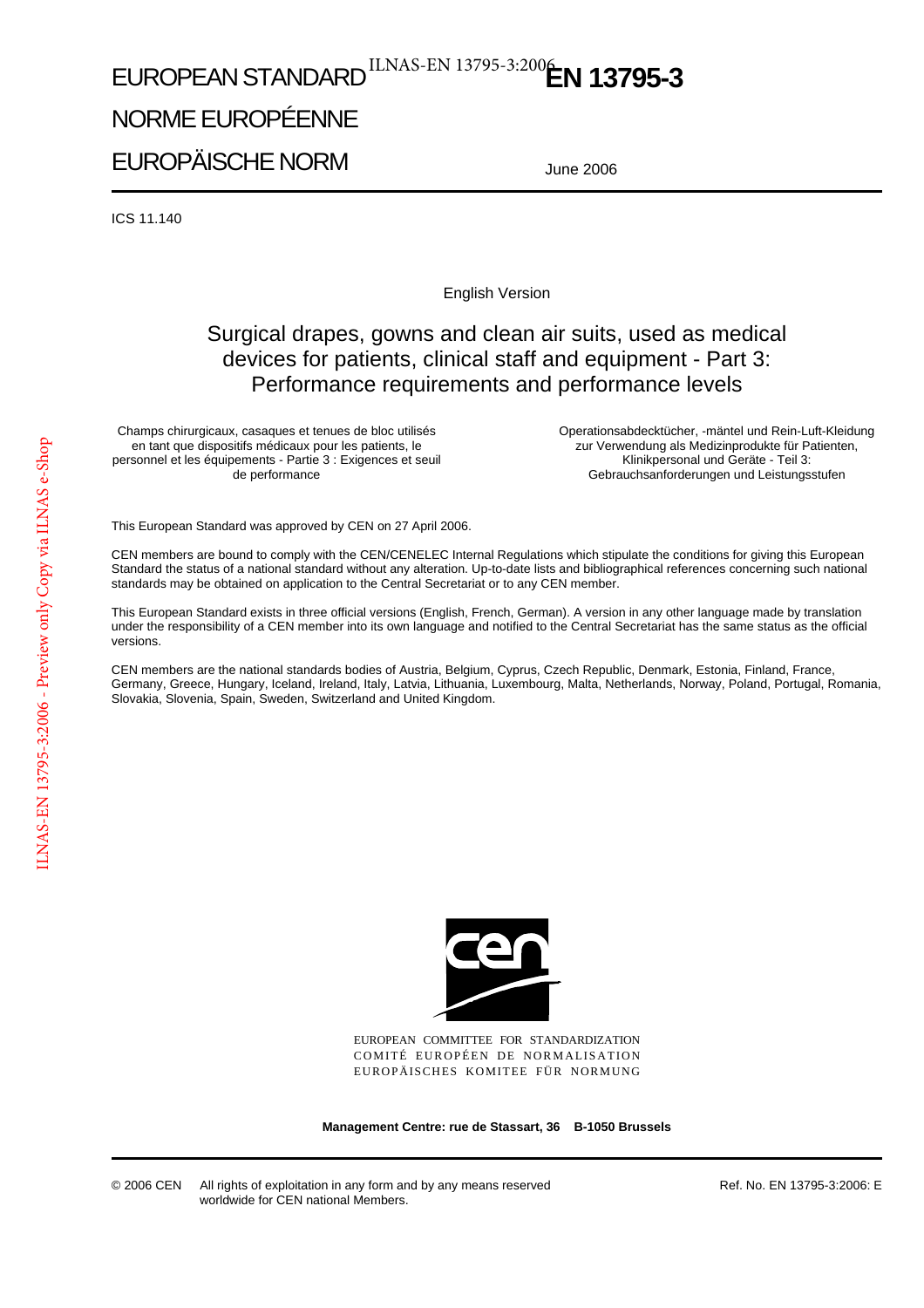# **Contents**

| $\overline{1}$          |                                                                                      |  |
|-------------------------|--------------------------------------------------------------------------------------|--|
| $\overline{2}$          |                                                                                      |  |
| $\overline{\mathbf{3}}$ |                                                                                      |  |
| $\overline{4}$          |                                                                                      |  |
|                         | Annex ZA (informative) Relationship between this European Standard and the Essential |  |
|                         |                                                                                      |  |